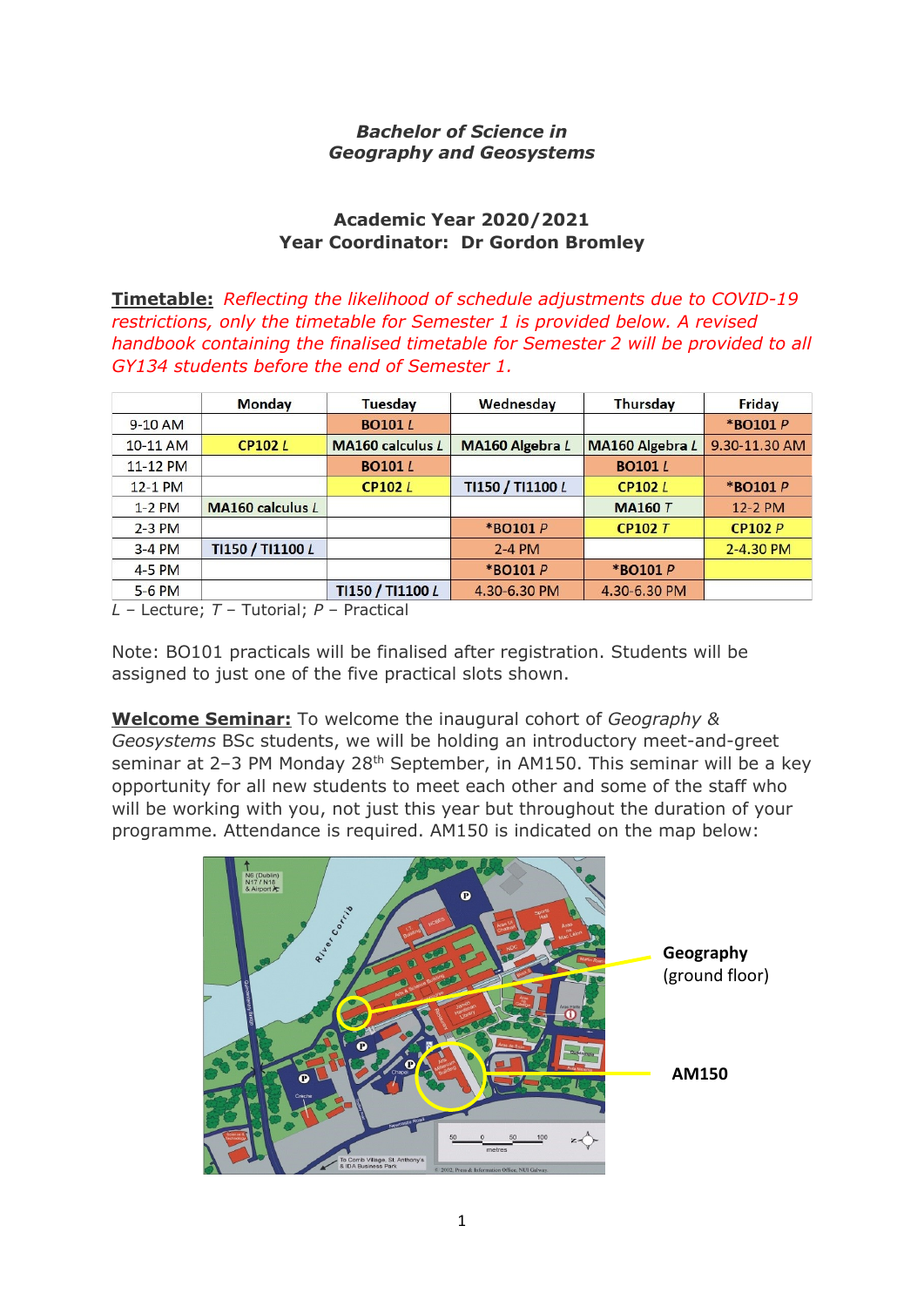# **Module Outlines:**

### **BO101 Biology**

Coordinator: Dr Peter Creighton [\(peter.creighton@nuigalway.ie\)](mailto:peter.creighton@nuigalway.ie)

Biology is an integrative and interdisciplinary field that aims to investigate the dynamic and complex nature of living systems in terms of their molecular components and the interactions between organisms and their biotic and abiotic environment. This module will introduce students to fundamental concepts of biology. The course is intended to provide the necessary biological background to allow learners in general and specialised Science courses, Foundation Medicine and Biomedical Engineering to progress into more specialised topics in later years. First, the nature of biomolecules and the basis for cellular form and function are discussed. Then students are introduced to the structure, function, diversity and impact of plants, animals, and microorganisms.

BY101 comprises three lectures and one lab practical per week. *All lectures will be delivered online in 2020/21; All practicals will be delivered on campus*. You will be assigned a time slot for the practical upon registration.

#### **CP102 Chemistry & Physics**

Coordinator Sem 1: Dr Brian Ward, Chemistry [\(bward@nuigalway.ie\)](mailto:bward@nuigalway.ie) Coordinator Sem 2: Dr Ray Butler, Physics [\(ray.butler@nuigalway.ie\)](mailto:ray.butler@nuigalway.ie)

This module lays a broad foundation in chemistry and physics for students who need an introductory level knowledge of the physical sciences for the denominated courses in Marine Science and Health and Safety Systems. Some of the students may have level 4/5 knowledge of either or both subjects but no prior knowledge is assumed in the course design. The level of mathematics required for the physics component is simple algebra and trigonometry.

CP102 comprises three lectures and one tutorial per week. *All lectures and tutorials will be delivered online in 2020/21.* The module also includes 8 practicals per semester, occurring every second week. Four practicals will be delivered on campus (space permitting); the remaining four will be online.

### **MA161 Mathematical Studies**

Coordinator: Dr John Burns [\(john.burns@nuigalway.ie\)](mailto:john.burns@nuigalway.ie) and Dr Angela Carnevale [\(angela.carnevale@nuigalway.ie\)](mailto:angela.carnevale@nuigalway.ie)

Mathematical Studies MA161 is an introduction to university mathematics aimed at students studying the physical and life sciences. The majority of MA161 students will have studied ordinary level mathematics at Leaving Certificate, though some will have studied the subject at higher level. Although students are unable to proceed from this module to a Mathematics BSc, the module does lead on to a range of second- and third-year Mathematical Studies modules relevant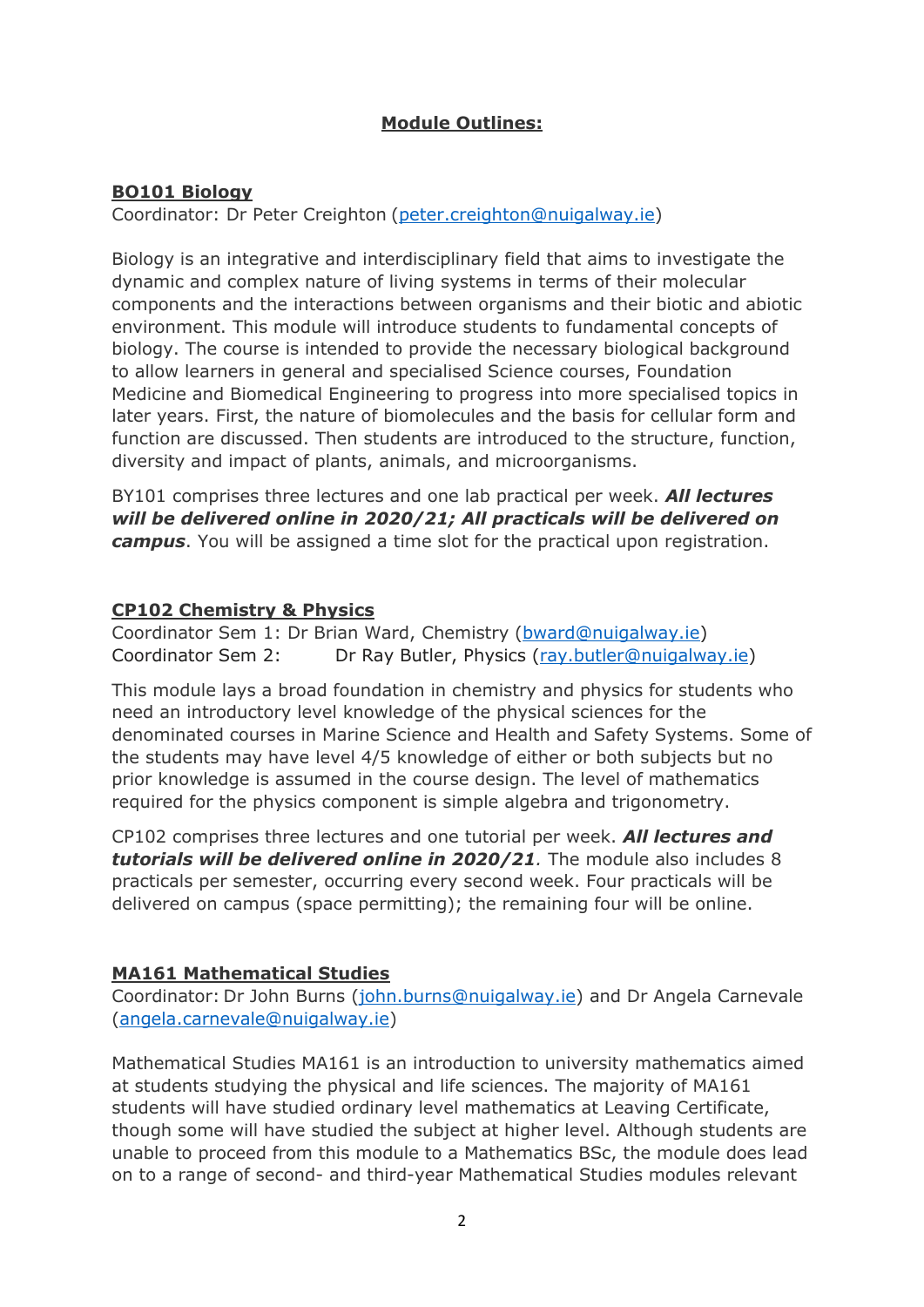to the physical and life sciences. (By taking a total of 60 ECTS of appropriate Mathematical Studies modules during their undergraduate studies, students can satisfy the Teaching Council's subject requirements for mathematics teachers while majoring in another Science subject.)

### MA161 comprises four lectures and one tutorial per week. *All lectures and tutorials will be delivered online in 2020/21*.

# **TI 150 Principles of Human Geography**

Coordinator: Dr John McDonagh [\(john.mcdonagh@nuigalway.ie\)](mailto:john.mcdonagh@nuigalway.ie)

This course seeks to introduce key problems, concepts and contexts within human geography. Its focus is a contemporary one, which strives to illuminate the world of today by exploring and analysing the origin of central issues that make the headlines (or not) in the media and beyond. The course places lectures alongside the information given in the textbook; for examination purposes, both are essential. Major Themes covered in TI 150 (subject to change depending on staff availability) Rural Geographies, Cultural Geographies, Environment and Society, Social Geographies, Economic Geographies, Political Geographies, Development Geographies, Urban Geographies.

TI150 (Semester 1) comprises **three online lectures per week**.

## **TI 151 Principles of Physical Geography**

Coordinator: Dr John McDonagh [\(john.mcdonagh@nuigalway.ie\)](mailto:john.mcdonagh@nuigalway.ie)

This course is designed to provide insight and understanding to the fundamental concepts and principles of physical geography as an academic discipline. In doing this, the course explores how the physical environment functions; how different environmental systems interact and how the physical environment impacts on human activities. The course explores the various components that make up these environmental systems, such as the biosphere, atmosphere, hydrosphere and geosphere. In addition, the course also provides some understanding of how these fundamentals apply to Ireland and in so doing gives an insight into the richness of the physical geography of Ireland. Major Themes covered in TI 151: The Biosphere: Biogeography – species distribution and ecosystems; The Atmosphere: Weather and Climate, Glaciers and Glaciation; The Hydrosphere: Rivers The Geosphere: Coasts.

TI151 (Semester 2) comprises **three online lectures per week**.

### **TI 1100 Geography in Practice (GiP)**

Coordinator: Dr Valerie Ledwith [\(Valerie.ledwith@nuigalway.ie\)](mailto:Valerie.ledwith@nuigalway.ie)

This module introduces first year geography students to a range of field-based learning environments designed to enhance their learning experience and develop their research competences. Supported by class-based teaching & technical instruction, students undertake a series of themed exercises and